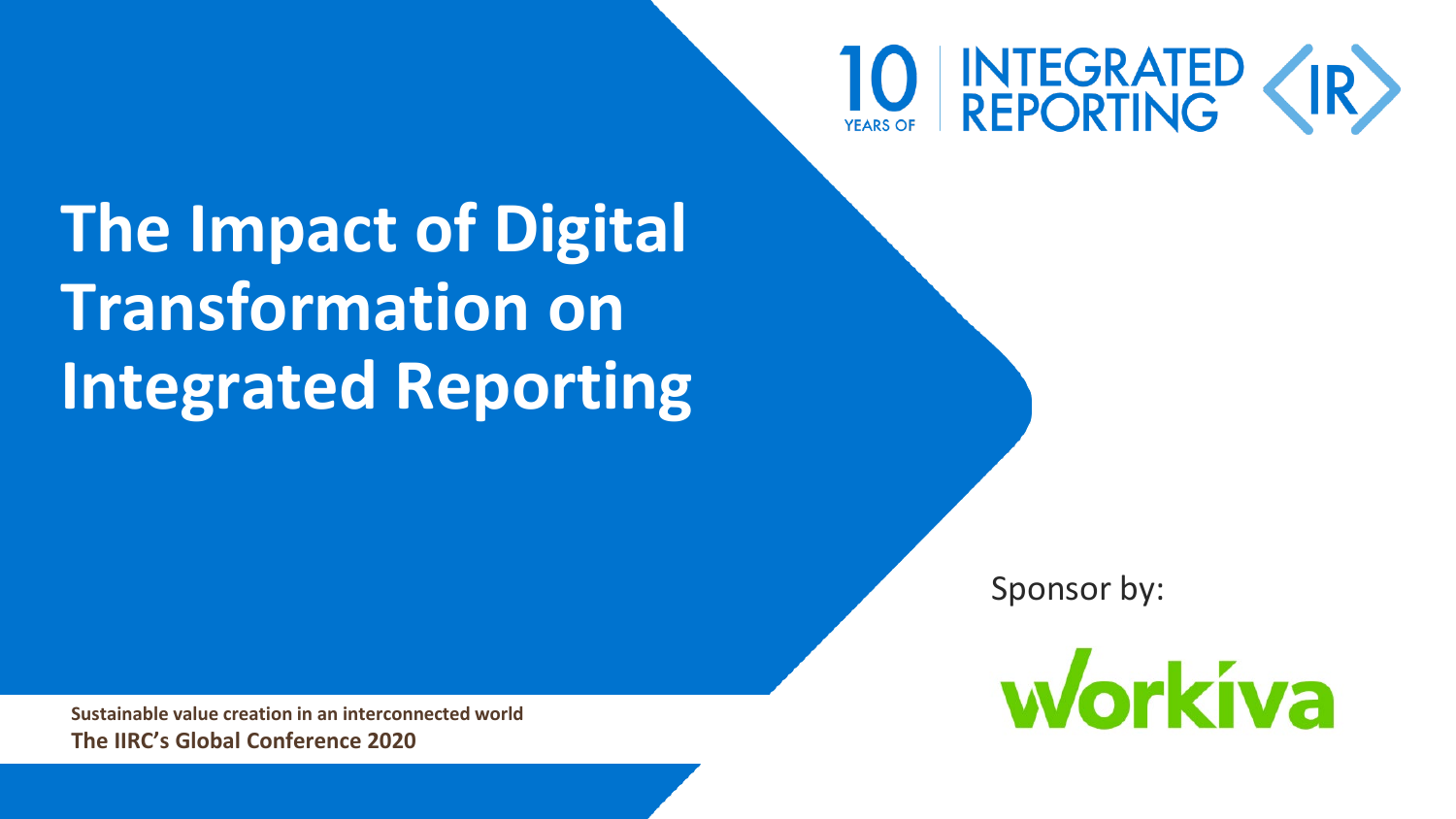### The Impact of Digital Transformation on Integrated Reporting

Demand for reliable sustainability performance information by governments, regulators and investors has increased markedly in recent years. The EU, long seen as a global leader in this area, is working to develop new taxonomies for nonfinancial information which will enable robust reporting of meaningful ESG data. The success of this initiative is underpinned by the digital transformation of reporting.

Join this workshop to discover and discuss:

- The business case for the digital transformation of integrated reporting which would enable non-financial information to be provided in a digital, computerreadable format
- The possible connection with the requirements of the European Single Electronic Format (ESEF)
- How companies in the EU can prepare for the possible impact of the new **The IIRC's Global Conference 2019**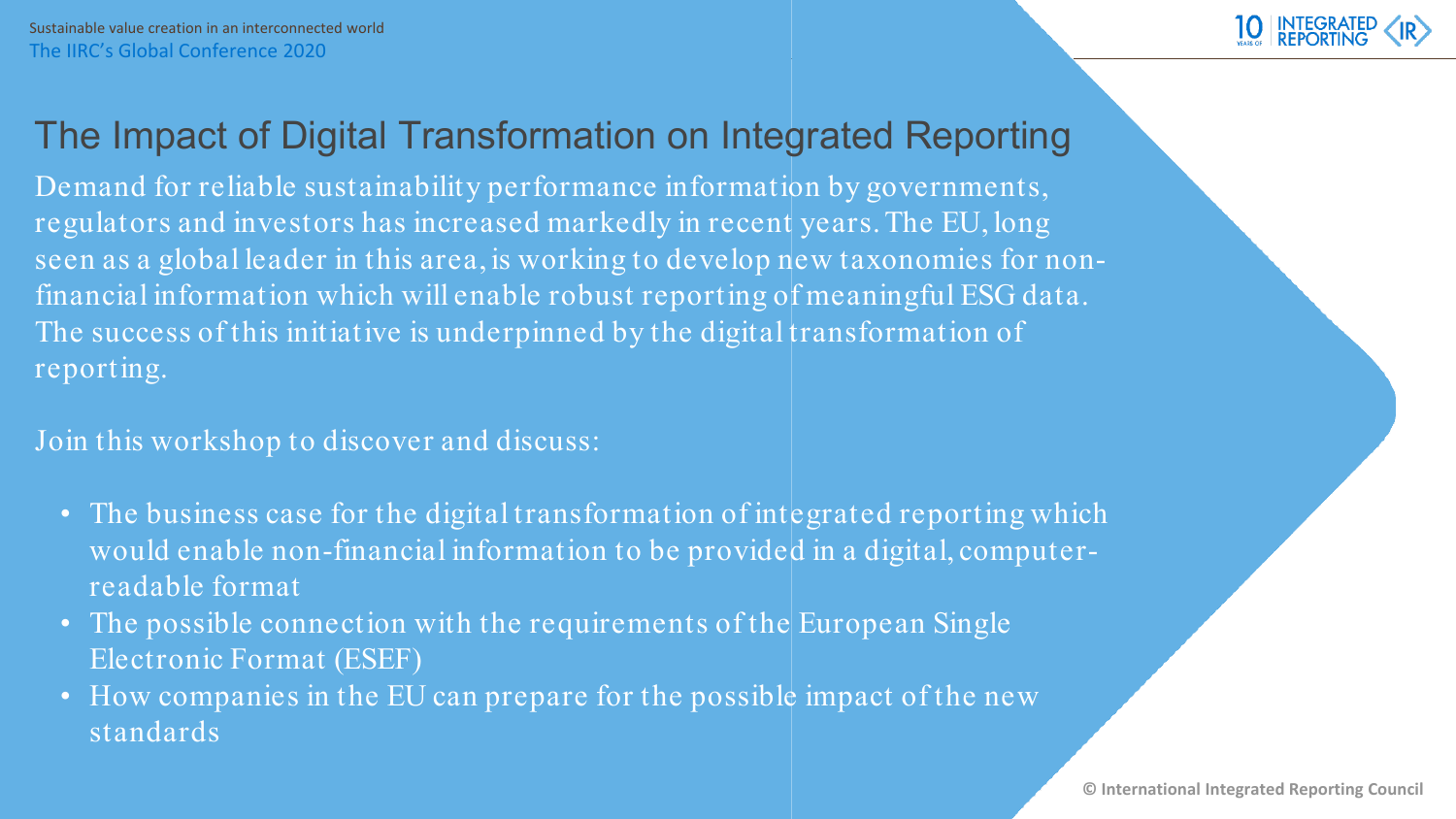## Summary Agenda (internal)

- 2 Min | Welcome and Panel Introductions
- 5 Min | Setting the Stage: Why Now?
- 10 Min | Panel Discussion Topic 1: The Business Case for Integrated Reporting
- 10 Min | Panel Discussion Topic 2: The Business Case for the Digitization of Integrated Reporting
- 10 Min | Panel Discussion Topic 3: The Possible Connection with the Requirements of the European Single Electronic Format (ESEF)
- 10 Min | Panel Discussion Topic 4: How Companies in the EU Can prepare for the Possible Impact of the New Standards?
- 8 Min | Panel Discussion Topic 5: Show and Tell | Pilot Program Novo Nordisk and Telefonica SASB XBRL Reports



O

O

 $\bullet$ 

O

O

 $\bullet$ 

 $\bullet$ 

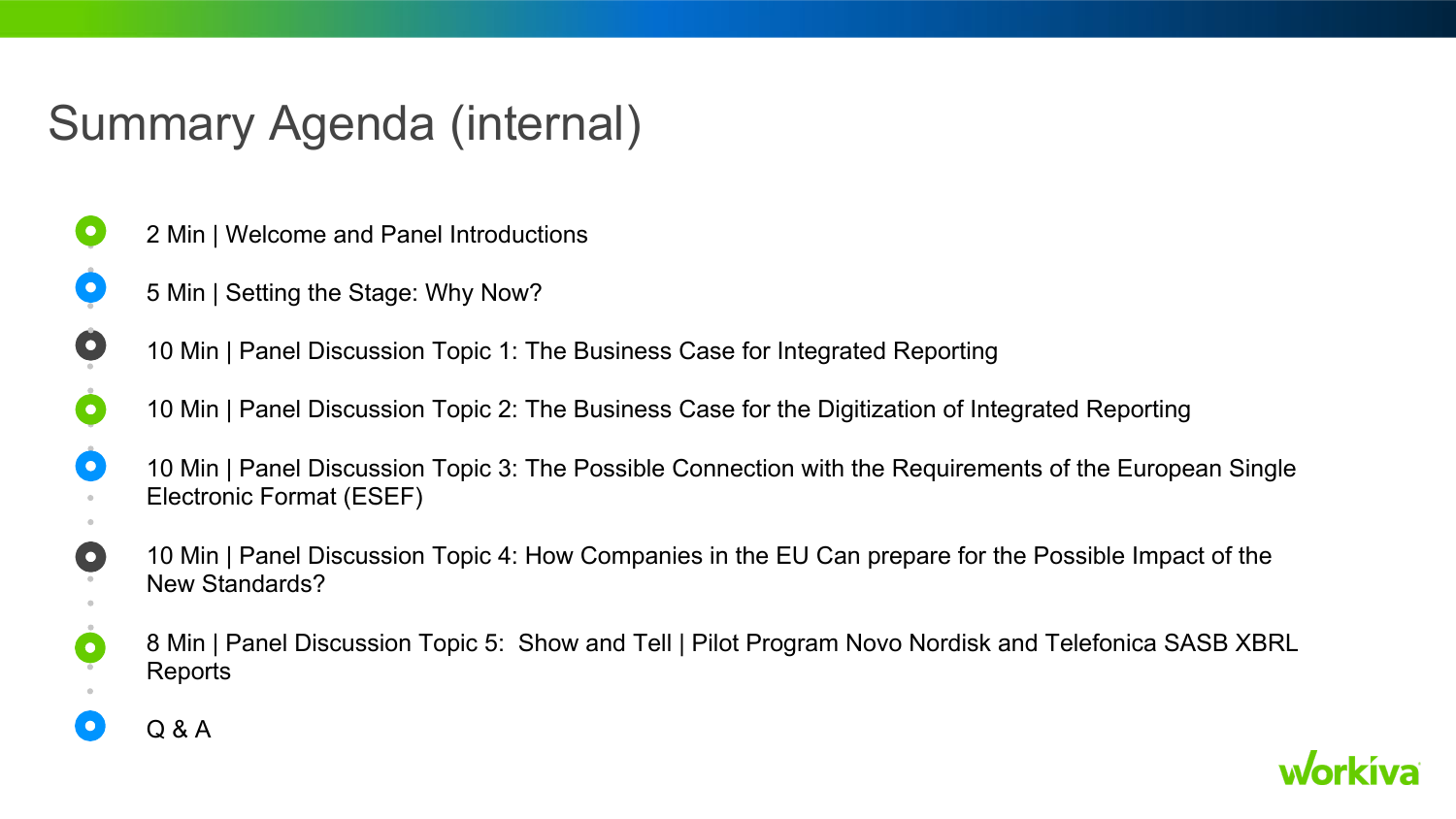Sustainable value creation in an interconnected world The IIRC's Global Conference 2020

#### **INTEGRATED**<br>REPORTING

## **Panel**



**Jane Diplock AO** Board Director **Singapore Exchange Ltd**.



**Marco Masip** Head of ESG Investors **Telefonica**



**Susanne Stormer** Chief Sustainability Advisor, Vice President **Novo Nordisk**



**Liv Watson** Senior Director, Strategic Customer Initiatives

**Workiva**